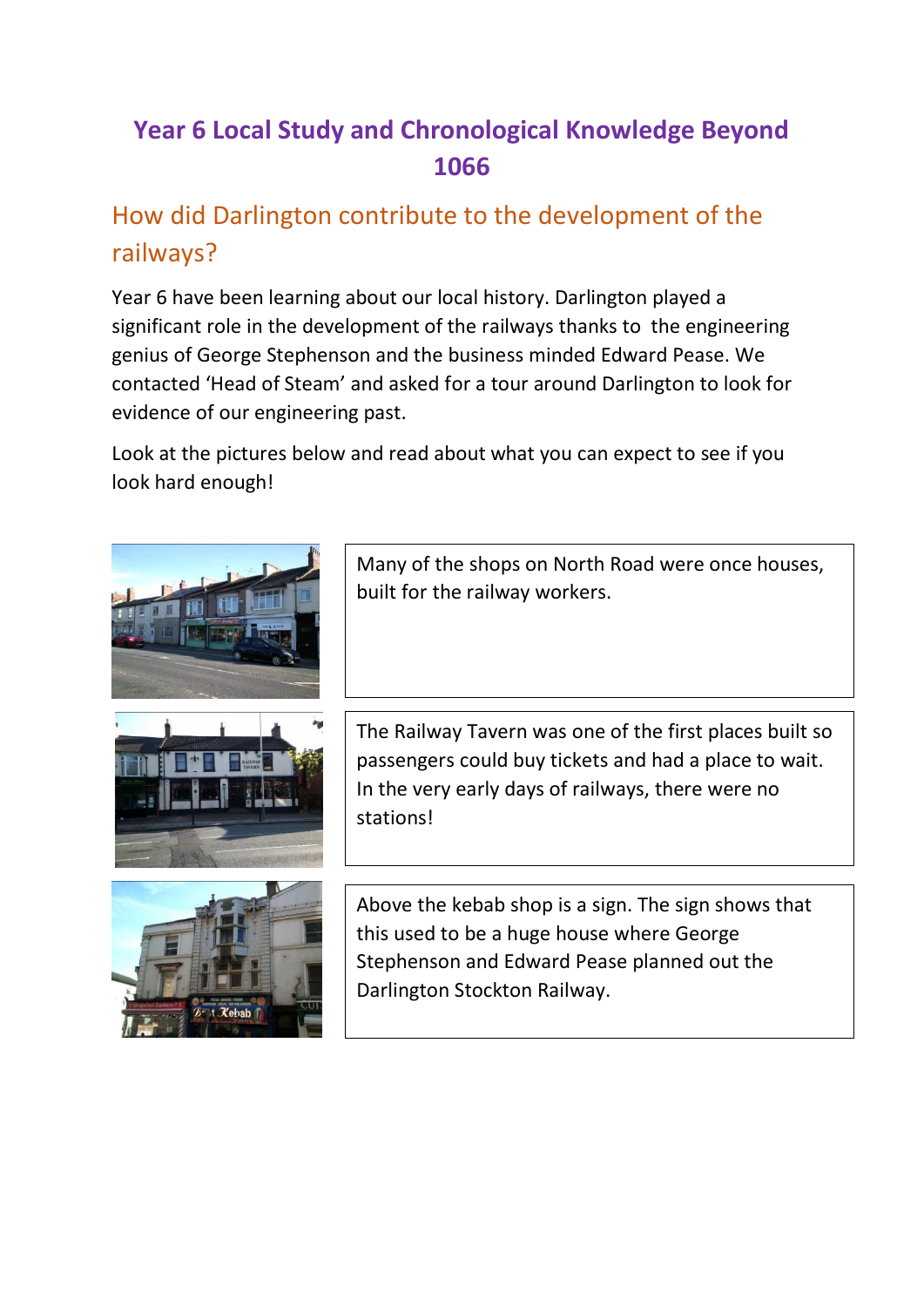| There is lots of artwork around the town celebrating<br>our past. This one shows Edward and Joseph Pease.                                                                         |
|-----------------------------------------------------------------------------------------------------------------------------------------------------------------------------------|
| This is a tally house where people would count the<br>number of carriages a train was pulling.                                                                                    |
| Here, it looks like a plain wall, but this is known as a<br>coal drop. The coal drop was where coal was dropped<br>from one carriage to another below.                            |
| Ever wondered why a lot of the streets of Darlington<br>are made from this greyish stone? It is a waste product<br>from iron making that has been recycled into paving<br>stones. |
| Down this path is the Skerne Bridge. It is the oldest<br>railway bridge in the whole world. Look at the picture<br>below to see what it was like in the past.                     |
| The Locomotion 1 pulled people across the Skerne                                                                                                                                  |



Bridge and thousands of people came to watch. It looks a lot different from the Darlington we live in today.